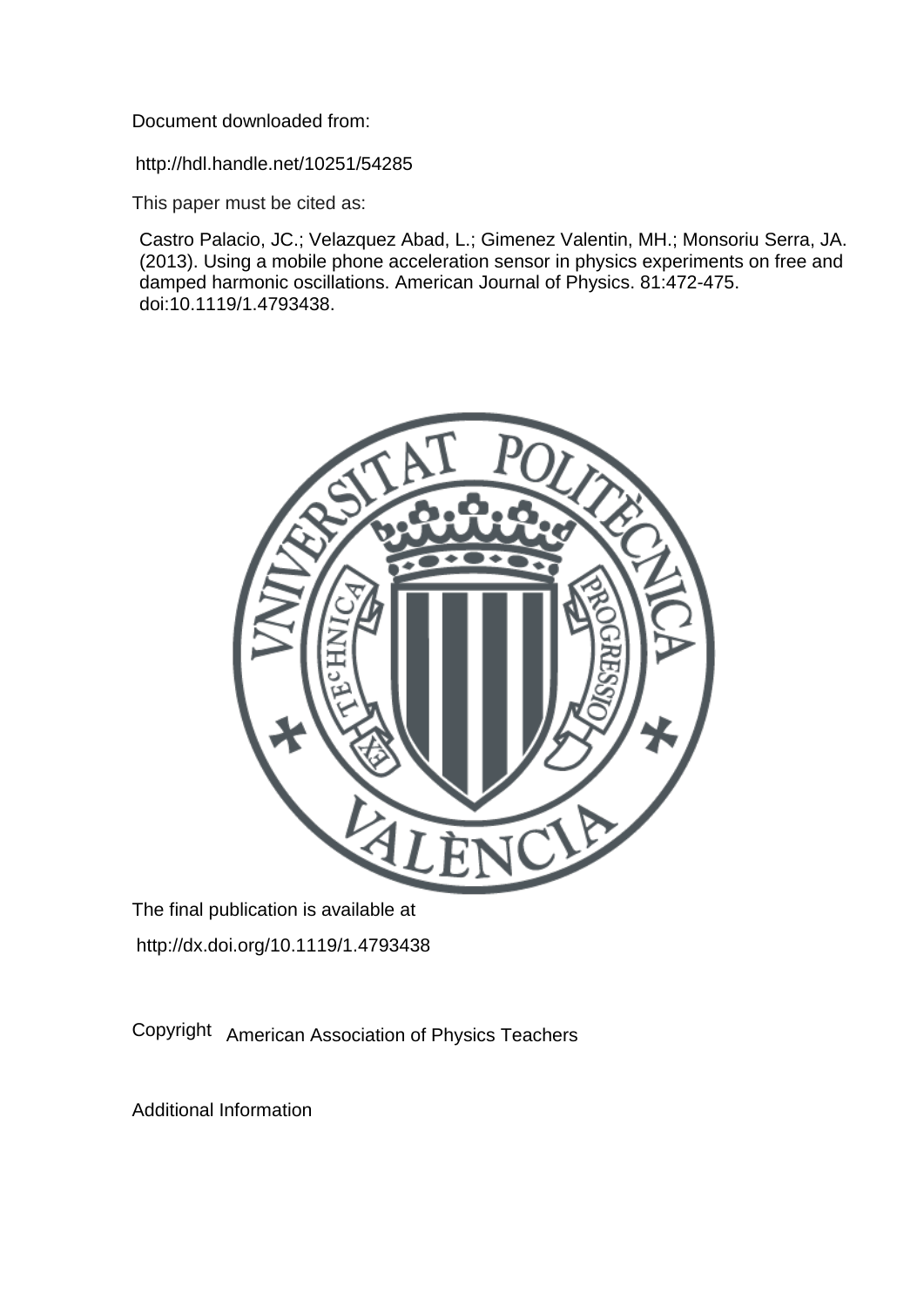# Using the mobile phone acceleration sensor in Physics experiments: free and damped harmonic oscillations

Juan Carlos Castro-Palacio

Departamento de Física, Universidad de Pinar del Río. Martí 270, Esq. 27 de Noviembre, Pinar del Río, Cuba. CP-20100.

Luisberis Velázquez-Abad

Departamento de Física, Universidad Católica del Norte. Av. Angamos 0610, Antofagasta, Chile.

Marcos H. Giménez

Departamento de Física Aplicada, Universitat Politècnica de València, Camí de Vera s/n, 46022, València, Spain.

Juan A. Monsoriu<sup>∗</sup>

Centro de Tecnologías Físicas, Universitat Politècnica de València, Camí de Vera s/n, 46022, València, Spain. (Dated: November 30, 2012)

# Abstract

The mobile acceleration sensor has been used to in Physics experiments on free and damped oscillations. Results for the period, frequency, spring constant and damping constant match very well to measurements obtained by other methods. The Accelerometer Monitor application for Android has been used to get the outputs of the sensor. Perspectives for the Physics laboratory have also been discussed.

<sup>∗</sup>Electronic address: jmonsori@fis.upv.es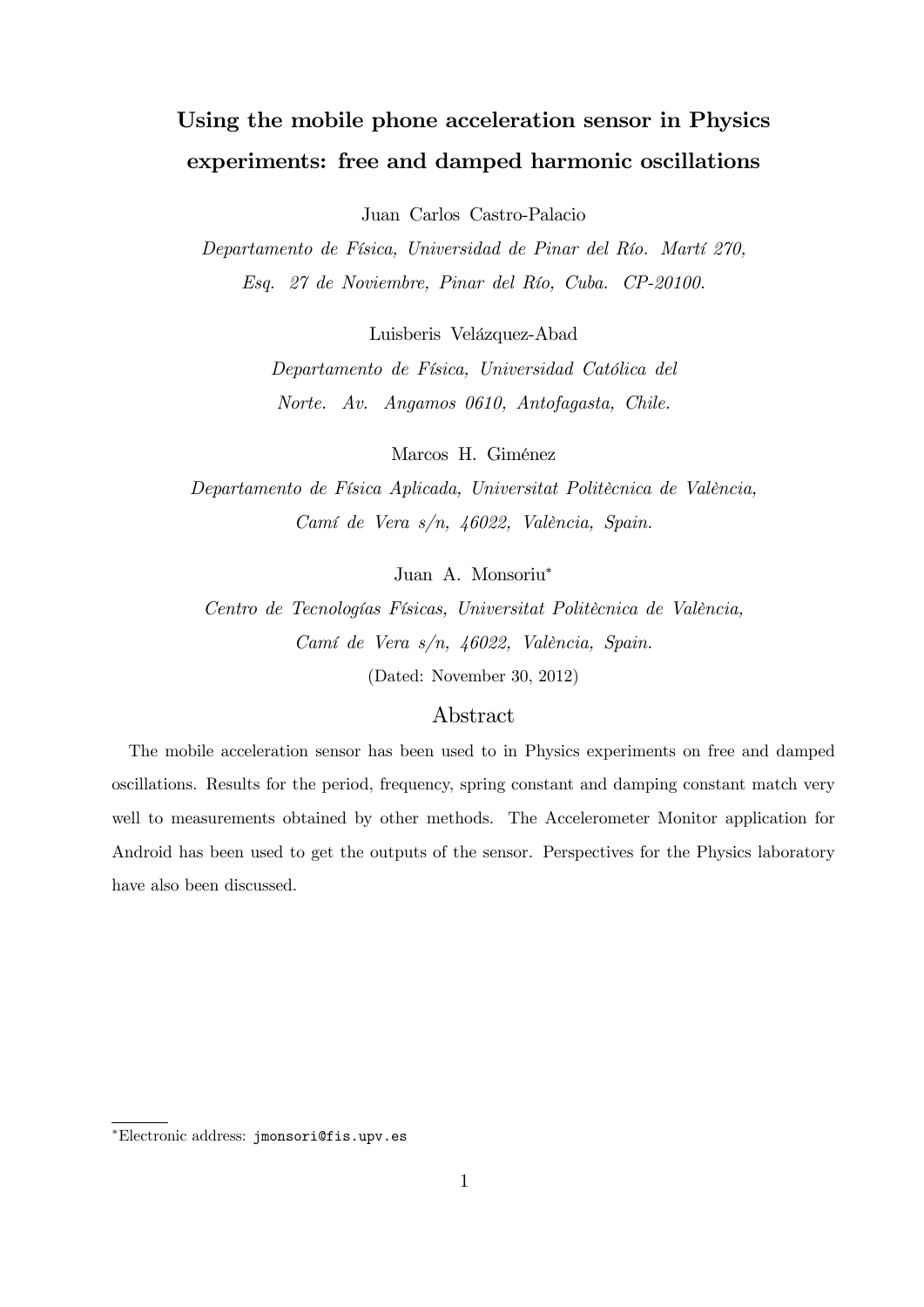#### I. INTRODUCTION

Electronic portable or every day-use devices offer increasing perspectives for the Physics laboratory at all teaching levels. This is the case of the digital cameras [1], web cams [2], optical mouse of computers [3, 4], XBee transducers [5], wiimote [6] and other game console controllers [7]. For instance, digital techniques have been widely used to visualize Physics concepts [8, 9]. By using a digital camera, a real process can be followed [10, 11]. Then, by analyzing the recorded video a lot of information can be obtained such as distances, time intervals and trajectories of objects. In this way, the study and explanation of complex concepts to the students can be enormously facilitated. More recently, many works related to the use of wireless devices (such as the wiimote) in Physics teaching have been reported [6, 12, 13]. The use of the wiimote for Physics experiments is based on its three axis accelerometer which communicates with the game console using a bluetooth device. Pioneer works about the use of accelerometers in the Physics laboratory can be referred to Weltin [14] and Hunt [15, 16]. The wiimote includes an infrared image sensor able to follow up to five objects simultaneously, a bluetooth device and three accelerometers.

The wiimote gives Physics teachers a low cost way to track motion in a variety of Physics experiments [17], however, it is not a common device at the Physics laboratories. In this paper, we study the possibility of using another usual accelerometer which almost all students have with them, although they may not realize it. We study free and damped oscillations by using the mobile phone acceleration sensor and the air track. Mechanical oscillations is a very important topic in most of undergraduate Physics courses. Many proposals of Physics laboratory have been published in relation to this topic [18, 19]. For their study, the air track is very useful since the friction force can be appreciably decreased by creating a layer of air between the glider and the track [20]. Even there are many works reporting experiments for the study of oscillations, this is one the first ones that uses a mobile phone as an accelerometer in Physics teaching.

The outline of the paper is the following. In section II, the experimental set up is commented. It includes the introduction to the general features of the free Acceleration Monitor mobile application. In section III, the free harmonic oscillations are studied. This section is divided into two parts: the first for the calculation of the period of the oscillations and the second for the calculation of the spring constant. In section IV, the damping constant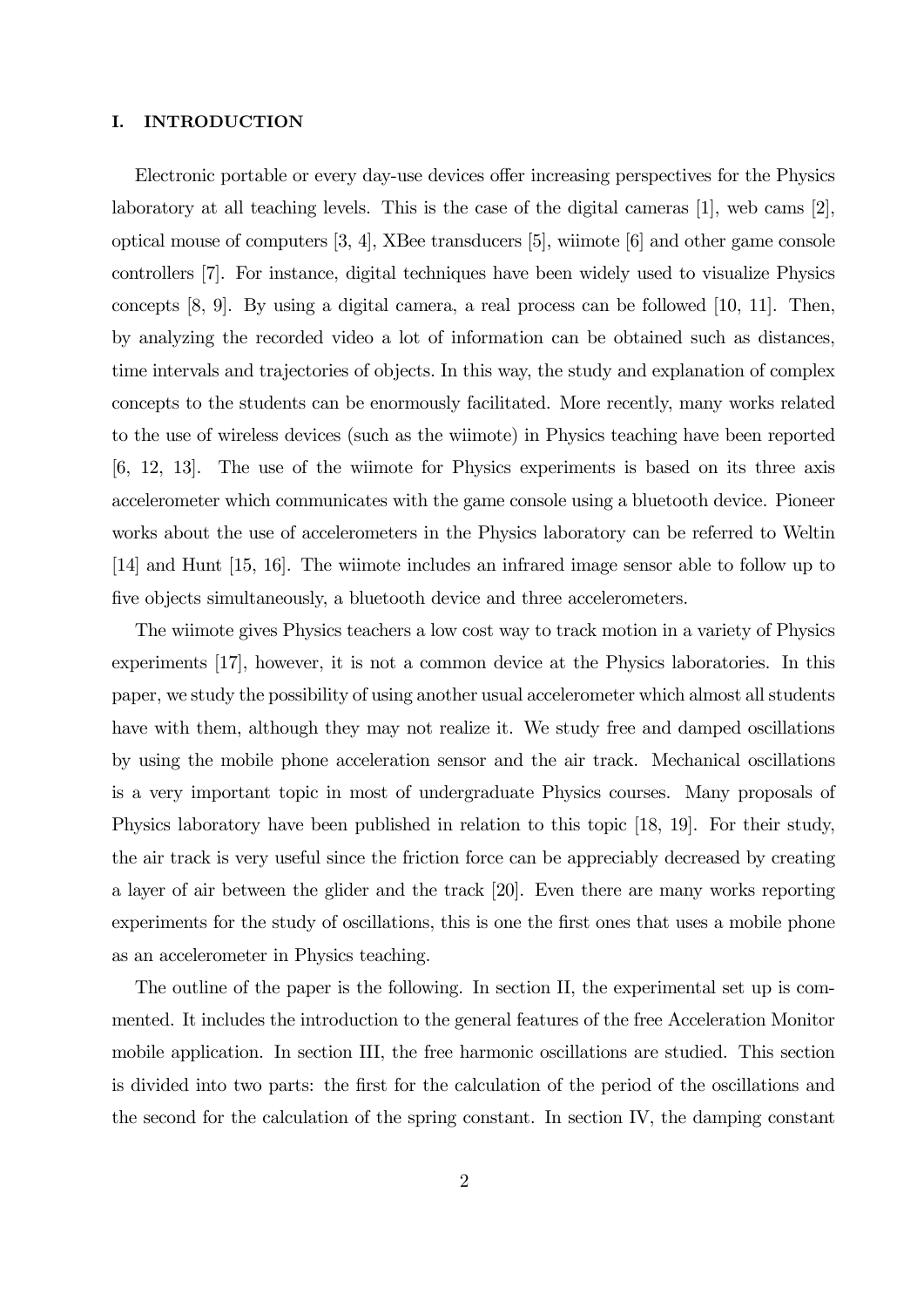of the damped oscillations is calculated. Finally, in section V, some conclusions are drawn.

#### II. EXPERIMENTAL SET UP

A photograph of the experimental set up is shown in figure 1. The mobile is placed on the glider of the air track and connected to a fixed end by a spring. Once the air flow goes through the air track the friction is considerably decreased. Under this situation, the glider with the mobile on can oscillate almost freely upon perturbation of the system. The mobile that has been used for the measurements is a Smart phone, LG-E510 bearing an Android version 2.3.4. The mobile mass is 124.0  $q$  and the air track glider mass is 180.6  $q$ . The mass of the glider can be changed by adding weights at both sides. In this way, the frequency of the free oscillations is changed.



FIG. 1: Photograph of the experimental set up used in the experiments. In the photograph (1) is the smart phone,  $(2)$  the glider,  $(3)$  the air track,  $(4)$  the string,  $(5)$  the photometer, and  $(6)$  the fixed end.

For the interaction with the mobile sensor, the free Android application "Accelerometer Monitor ver  $1.5.0$ " has been used. This application takes 348  $kB$  of SD card memory and it can be downloaded from Google play website at ref. [21]. This application reports the vibrations of the mobile phone in real time by registering the acceleration components on  $x, y$ and  $z$  - axis at each time step. The component of the acceleration of gravity can be removed from the data. The precision in the measurement of the acceleration is  $\delta a = 0.01197$   $m/s^2$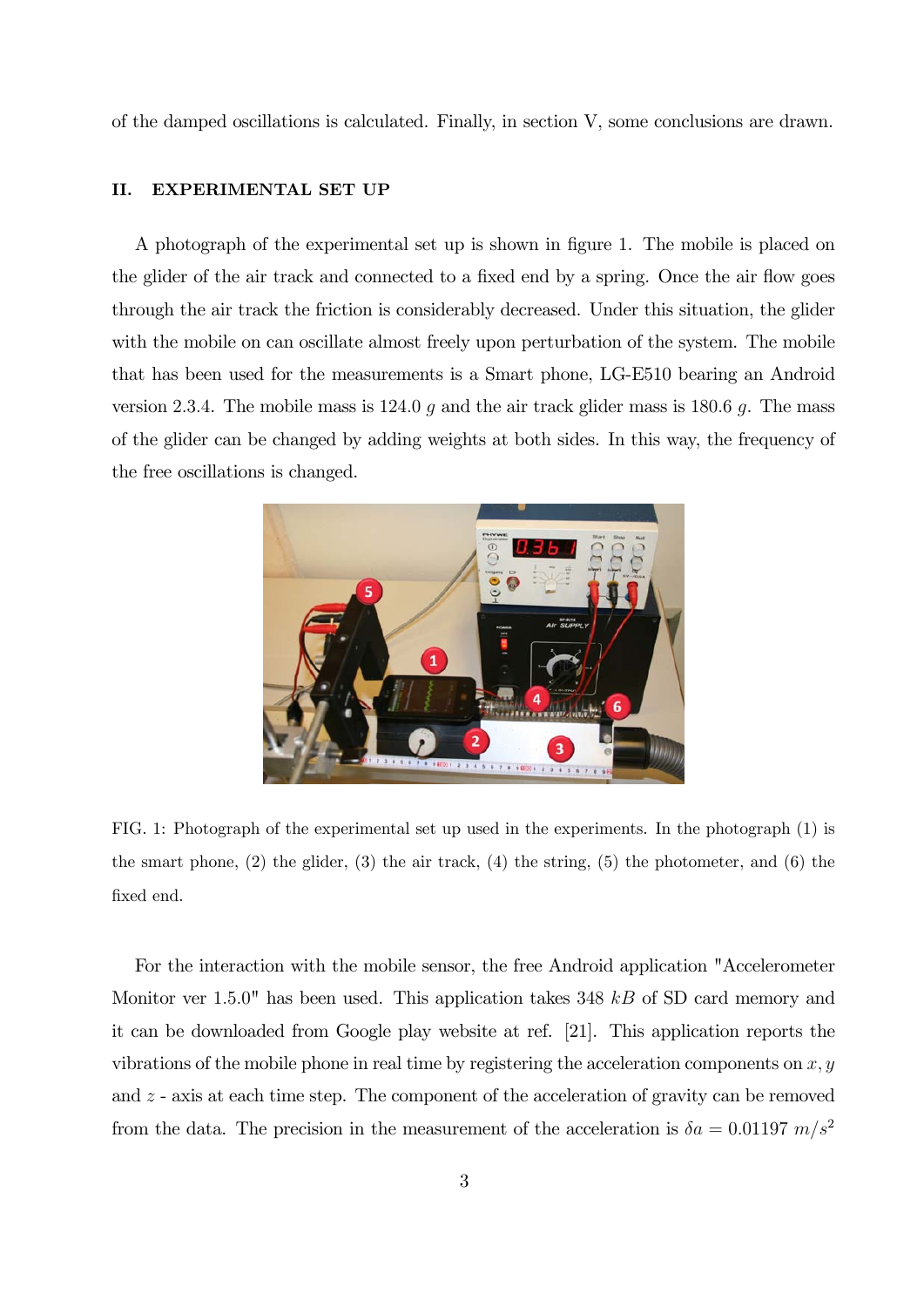and for the time is  $\delta t = 0.02$  s. Since the oscillations take place along the y-axis, the values of the acceleration for the  $x$  and  $z$ -axis remain very close to zero. This application also allows saving the output data to a file, from which the data can used for further analysis.

Once the application has been downloaded to the mobile device, a small test can be done to check its well functioning. If the mobile is left quiet on a horizontal surface, the application output curves for the acceleration should indicate values very close to zero for all axis.

For the case of damped oscillations, some dissipation of the amplitude of the oscillations can be obtained by decreasing the air flow at the air track.

## III. FREE HARMONIC OSCILLATIONS

The experimental results of the acceleration  $a(t)$  obtained with the Accelerometer Monitor mobile application have been fitted to the following equation:

$$
a(t) = A\sin(\omega_0 t + \phi_0)
$$
 (1)

where A is the acceleration amplitude,  $\omega_0$  is the angular frequency and  $\phi_0$  the phase constant. The parameters have been obtained by using a least square fitting. In figure 2, the screen of the Accelerometer Monitor application while displaying free harmonic oscillations has been shown.

In order to start the oscillations in the system, the glider with the mobile was shifted to the right and then left free. The six different masses were obtained by adding weights to both sides of the glider. The output of the mobile application with the acceleration data is collected in an ASCII file. First, a heading with some information such as "saving start date and time", "sensor resolution" and "sensor vendor", can be found. Following the heading, the sensor measurements are shown. The first three columns indicate the acceleration in the three perpendicular axis,  $x$  (perpendicular to the device, positive to the right),  $y$  (along the device, positive upward) and  $z$  (perpendicular to  $x$  and  $y$  axis, with positive direction as coming out perpendicularly from the device display). In figure 3, a fragment of the output file is shown.

The scatter of the data points and the fit curve are shown in figure 4. In table I, the parameters and their errors from the fitting to equation 1 are registered. The quality of the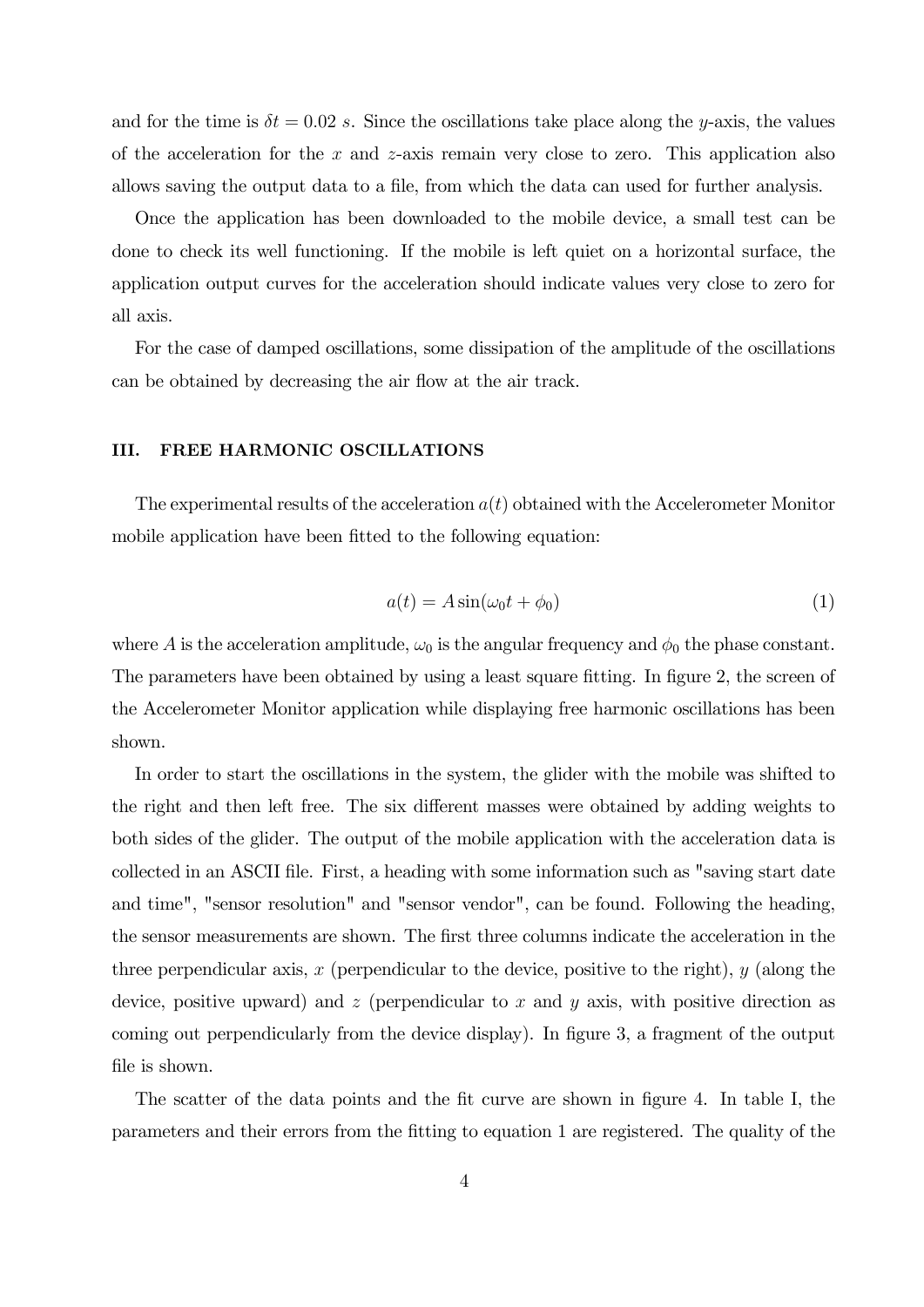

FIG. 2: Photograph of the smart phone displaying a view of the Acceleration Monitor application for the the case of free hammonic oscillations.

| # sensor resolution: 0.01197m/s^2<br>#Sensorvendor: The AMI306 Android Open Source Project, name:<br>AMI306 3-axis Acceleration sensor, type: 1, version : 1, range<br>19.6                                                                                                                                                                                                                                                                                                                                                                                                 |  |
|-----------------------------------------------------------------------------------------------------------------------------------------------------------------------------------------------------------------------------------------------------------------------------------------------------------------------------------------------------------------------------------------------------------------------------------------------------------------------------------------------------------------------------------------------------------------------------|--|
| # X value, Y value, Z value, time diff in ms<br>$-0.047$ 0.229 $-0.02$ 22<br>$-0.051 - 0.341 - 0.018$ 22<br>$-0.037 - 0.845 0.027 21$<br>$-0.016 -1.166 -0.002$ 22<br>$-0.023 -1.244 -0.01921$<br>$-0.029 -1.049 -0.01722$<br>$-0.026 - 0.653 - 0.024$ 22<br>$-0.033 - 0.111 - 0.03922$<br>$-0.012$ $0.508$ $-0.053$ 21<br>$0.024$ 0.996 -0.039 22<br>$0.039$ 1.249 -0.035 22<br>$0.026$ 1.248 -0.031 21<br>$0.015$ $0.991$ $-0.037$ 22<br>$-0.003$ 0.556 0.019 21<br>$-0.012 - 0.09 0.0 22$<br>$-0.019 - 0.654 0.0 22$<br>$-0.009 -1.083 0.021$<br>$-0.017 - 1.222 0.0 31$ |  |

FIG. 3: Fragment of the output data file of the Accelerometer Monitor mobile phone application.

fit can be seen in the values of the regression coefficient  $R^2$  whose values are close to 1.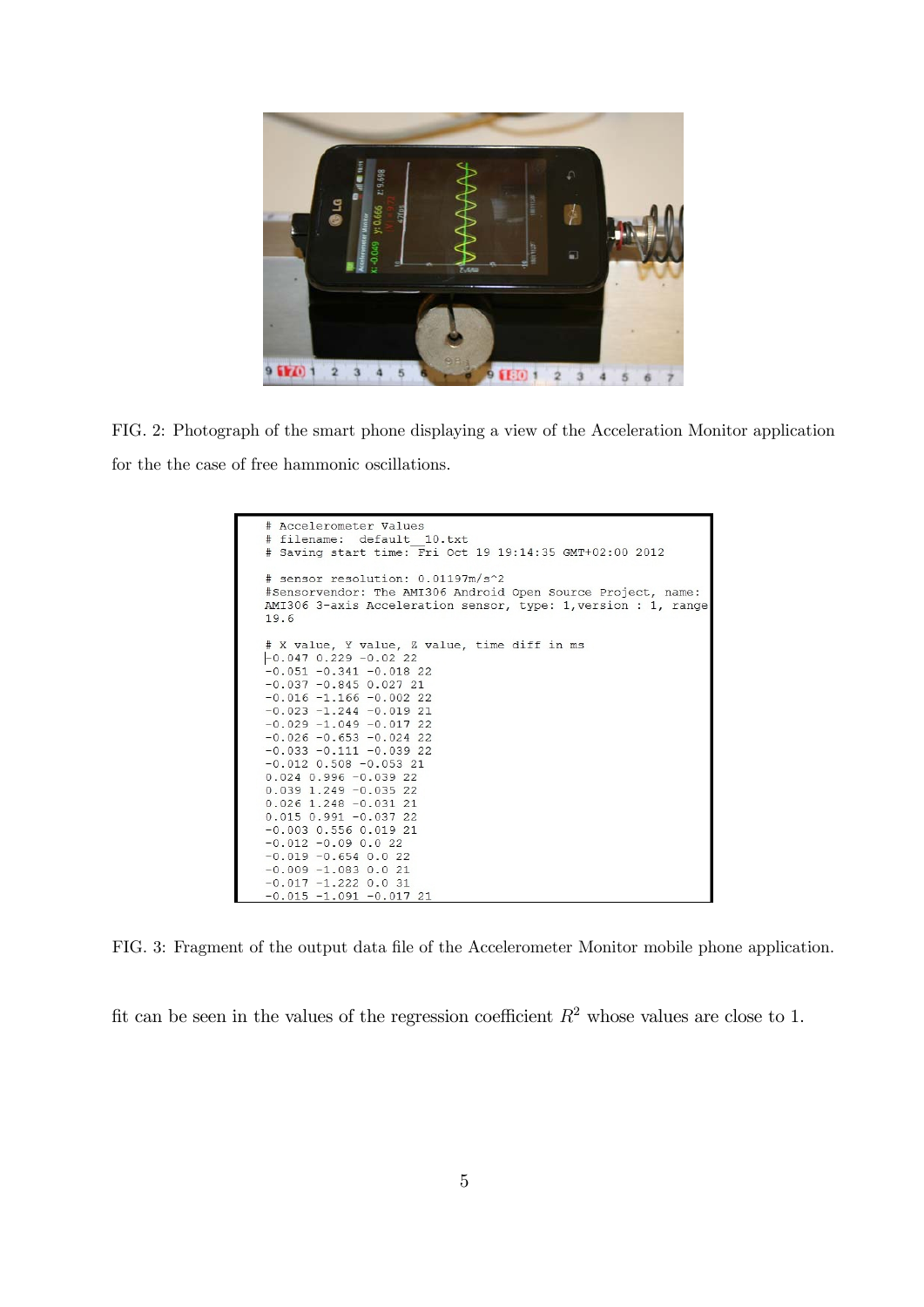|                |        |                   | $(m \pm 0.0001)(kg)$ $(A \pm \delta A)$ $m/s^2$ $(\omega_0 \pm \delta \omega_0)$ $rad/s$ $(\phi_0 \pm \delta \phi_0)$ $rad$ |                                              | $\,R^2$ |
|----------------|--------|-------------------|-----------------------------------------------------------------------------------------------------------------------------|----------------------------------------------|---------|
| m <sub>1</sub> | 0.3045 | $1,082 \pm 0,008$ | $24,747 \pm 0,010$                                                                                                          | $-0,797 \pm 0,015,09938$                     |         |
| m <sub>2</sub> | 0.4043 | $1,204 \pm 0,006$ | $21,546 \pm 0,005$                                                                                                          | $2,479 \pm 0,009$ 0,9968                     |         |
| m <sub>3</sub> | 0.5004 | $1,598 \pm 0,006$ |                                                                                                                             | $19,408 \pm 0,004$ $-0,377 \pm 0,007$ 0,9984 |         |
| $m_4$          | 0.6084 | $1,171 \pm 0,007$ |                                                                                                                             | $17,669 \pm 0,006$ $-0,397 \pm 0,011$ 0,9953 |         |
| $m_5$          | 0.6285 | $0,856 \pm 0,007$ | $17,371 \pm 0,006$                                                                                                          | $2,553 \pm 0,016$ 0,9875                     |         |
| m <sub>6</sub> | 0.6961 | $1,542 \pm 0,008$ | $16,526 \pm 0,007$                                                                                                          | $2,830 \pm 0,011$ 0,9966                     |         |

TABLE I: Parameters and their errors from the fitting of the acceleration data for free oscillations.

#### A. Calculation of the period  $T$

In table II, the calculation of the period by using the fitted frequency and the period obtained directed from the photometer are shown. Results indicate a very good agreement between the values since discrepancies are less than 1 % in most of cases.



FIG. 4: As an example of the data points (scatter) and fit curves (solid line) of the acceleration versus time, the case of the mass 3 has been shown.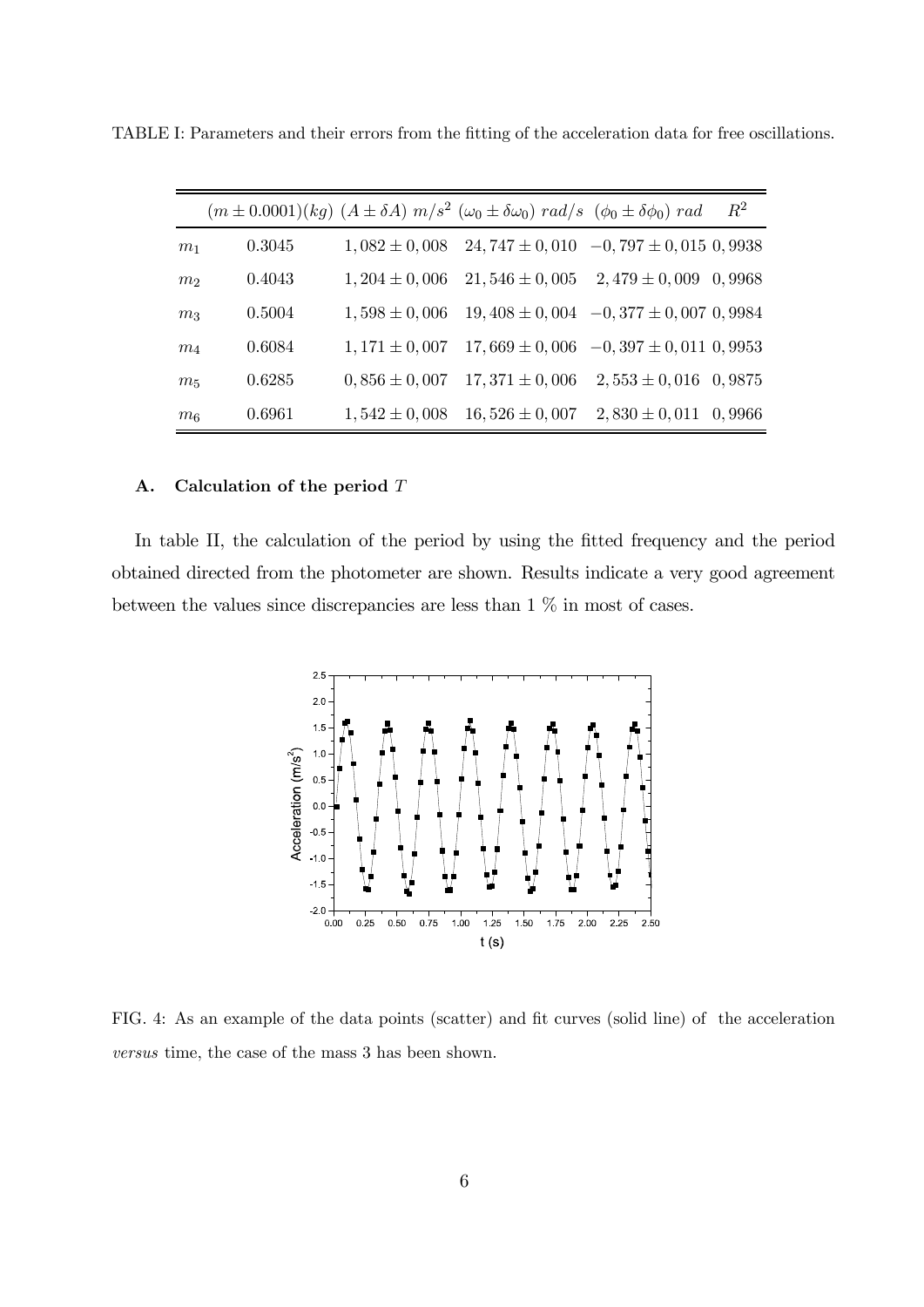|                             | $(T_{fit} \pm \delta T_{fit})$ s $(T_{Photo} \pm 0.001)$ s $D(\%)$ |       |
|-----------------------------|--------------------------------------------------------------------|-------|
| $m_1$ 0, 2539 $\pm$ 0, 0001 | 0,259                                                              | 1,99  |
| $m_2$ 0, 2916 $\pm$ 0, 0001 | 0, 291                                                             | 0, 21 |
| $m_3$ 0, 3237 $\pm$ 0, 0001 | 0,323                                                              | 0, 23 |
| $m_4$ 0, 3556 $\pm$ 0, 0001 | 0,356                                                              | 0, 11 |
| $m_5$ 0, 3617 $\pm$ 0, 0001 | 0,365                                                              | 0, 91 |
| $m_6$ 0, 3802 $\pm$ 0, 0002 | 0,380                                                              | 0,05  |

TABLE II: Periods calculated from the fit (column 2) and the period obtained with the photometer (column 3) are shown. In the fourth column, the percentage discrepancy has been included.

TABLE III: Data for the calculation of the spring constant.

|                  | $(m^{-1} \pm \delta(m^{-1}))$ $kg^{-1}$ | $(\omega_0^2 \pm \delta \omega_0^2) rad^2/s^2$ |
|------------------|-----------------------------------------|------------------------------------------------|
| m <sub>1</sub>   | $3,2841 \pm 0,0011$                     | $612, 4 \pm 0, 5$                              |
| $m_2$            | $2,4734 \pm 0,0006$                     | $464, 2 \pm 0, 2$                              |
| m <sub>3</sub>   | $1,9984 \pm 0,0004$                     | $376, 7 \pm 0, 1$                              |
| $m_{4}$          | $1,6437 \pm 0,0003$                     | $312, 2 \pm 0, 2$                              |
| m <sub>5</sub>   | $1,5911 \pm 0,0003$                     | $301, 8 \pm 0, 2$                              |
| $m_{\mathsf{6}}$ | $1,4366 \pm 0,0002$                     | $273, 1 \pm 0, 2$                              |

#### B. Calculation of the spring constant  $k$

Once the values of the mass  $(m)$  and the frequency of the free oscillations  $(\omega_0)$  have been obtained, the spring constant  $k_{fit}$  can be calculated. For that purpose, a least square linear regression to the equation  $\omega_0^2 = k_{fit} m^{-1}$  has been performed using the values of table III. The string constant has also been calculated by hanging a mass  $(m)$  from the spring and measuring the shift in the position (x). For the values,  $m = (500, 2 \pm 0.1)$  g and  $x = (2, 6 \pm 0, 1)$  cm, we obtained  $k = mg/x = (189 \pm 7)$  N/m. The results for the spring constant  $k$  and their errors have been shown in table IV.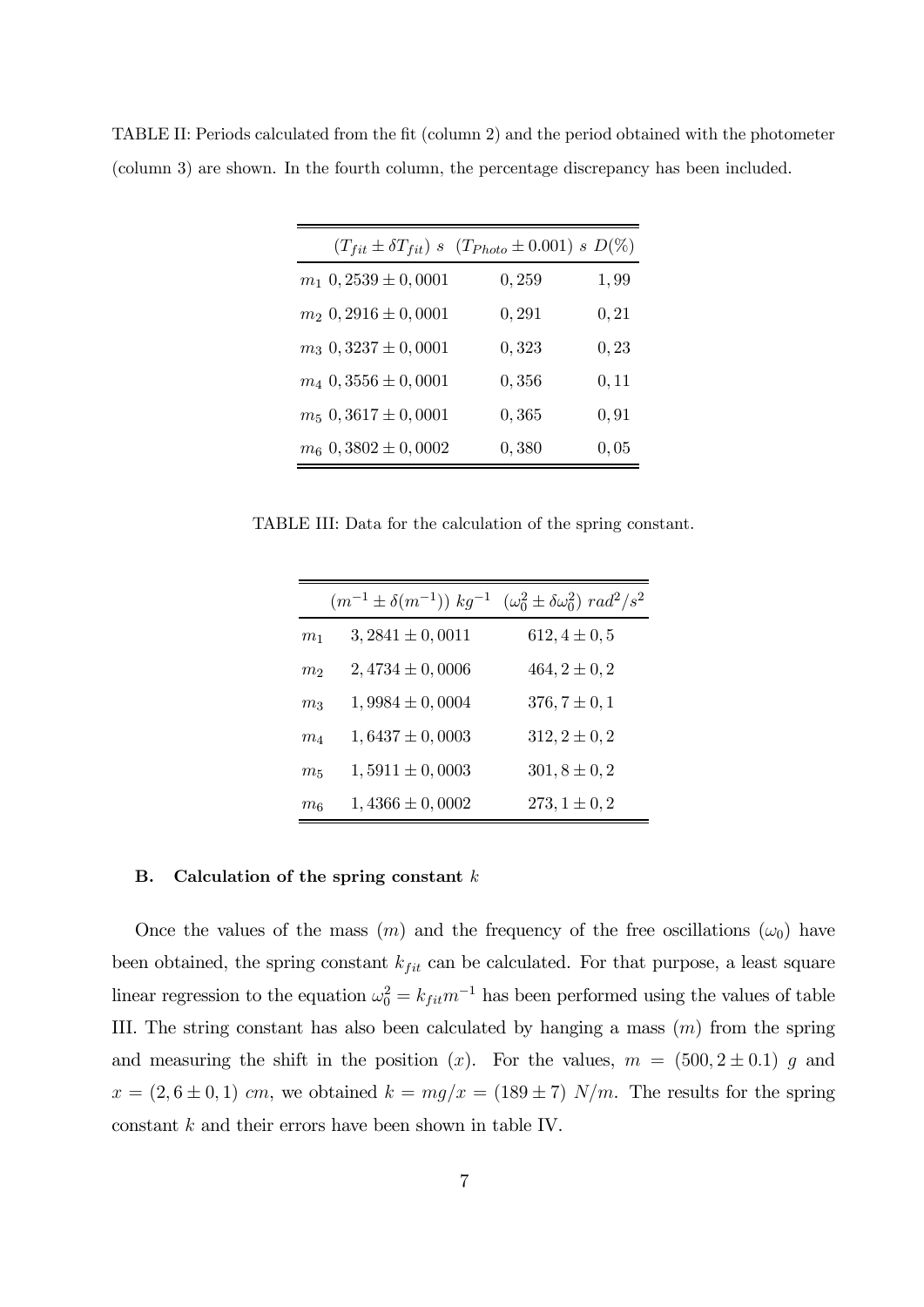| TABLE IV: Results for the spring constant, from the fit (column 1) and using a weight (column |  |  |  |  |  |
|-----------------------------------------------------------------------------------------------|--|--|--|--|--|
| 2). In the third column, the percentage discrepancy between both values has been shown.       |  |  |  |  |  |

| From the fit                                                          | Using a weight |      |
|-----------------------------------------------------------------------|----------------|------|
| $(k_{fit} \pm \delta k_{fit})$ $N/m$ $(k \pm \delta k)$ $N/m$ $D(\%)$ |                |      |
| $187.9 \pm 0.6$                                                       | $189 \pm 7$    | 0,58 |

# IV. DAMPED HARMONIC OSCILLATIONS

The damped harmonic oscillations of the acceleration  $a(t)$  can be represented by the following equation:

$$
a(t) = De^{-\gamma t} \sin(\omega t + \phi)
$$
\n(2)

where D is the acceleration amplitude for  $t = 0$  s,  $\gamma$  is the damping constant and  $\phi$ , the phase.



FIG. 5: Photograph of the smart phone displaying a view of the Acceleration Monitor application for the case of damped harmonic oscillations.

In figure 5, the screen of the Accelerometer Monitor application while displaying damped harmonic oscillations has been shown. In figure 6, the data points and the fit curve are illustrated. In the table V, the parameters and their errors from the fitting to equation 2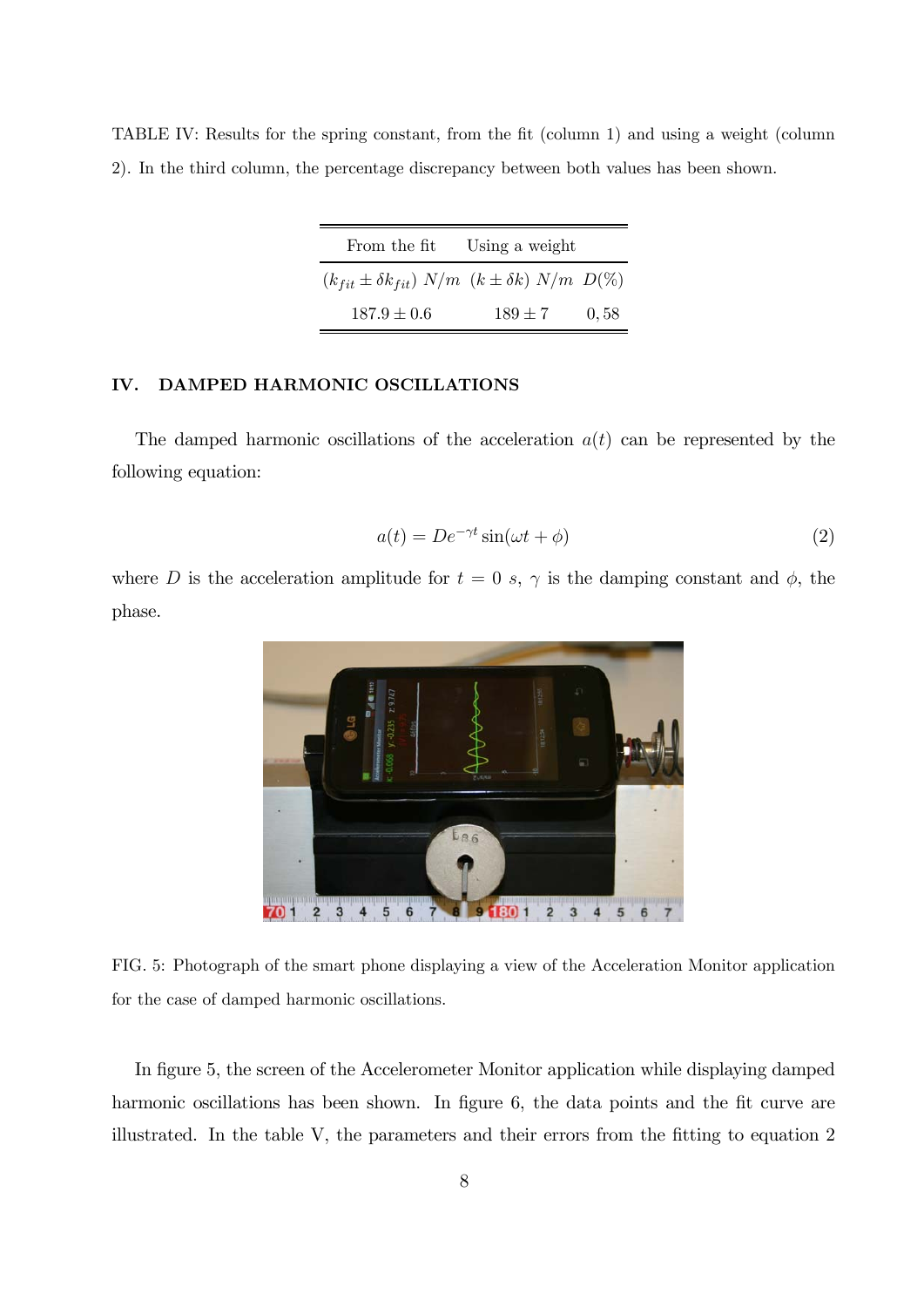TABLE V: Parameters and their errors from the fitting of the acceleration data for damped oscillations.

| $(D \pm \delta D)$ $m/s^2$ $(\gamma \pm \delta \gamma)$ $s^{-1}$ $(\omega \pm \delta \omega)$ rad/s $(\phi \pm \delta \phi)$ rad $R^2$ |  |  |
|----------------------------------------------------------------------------------------------------------------------------------------|--|--|
| $m_6$ 1, 64 ± 0, 02 0, 58 ± 0, 02 16, 52 ± 0, 01 -0, 56 ± 0, 01 0, 9816                                                                |  |  |

using the mass  $m_6$  are registered. The value of  $R^2$  which indicates the quality of the fitting has also been included.



FIG. 6: Data points of the acceleration (scatter) versus time for damped oscillations. The solid line represent the fit curve.

The relaxation time,  $\tau$ , is the inverse of the damping constant,  $\tau = 1/\gamma$ . It can also be derived from the following equation:

$$
\tau = \frac{T_{Da} T_{fit}}{2\pi} \frac{1}{(T_{Da}^2 - T_{fit}^2)^{1/2}}\tag{3}
$$

where,  $T_{fit}$ , is the period of the free oscillations (see table II) and  $T_{Da} = 2\pi/\omega$ , the period of the damped oscillations. In table VI, the relaxation times, obtained from the fitting  $(\tau_{fit} = 1/\gamma)$  and from equation 3  $(\tau_{Da})$ , are shown. Results indicate a very good agreement.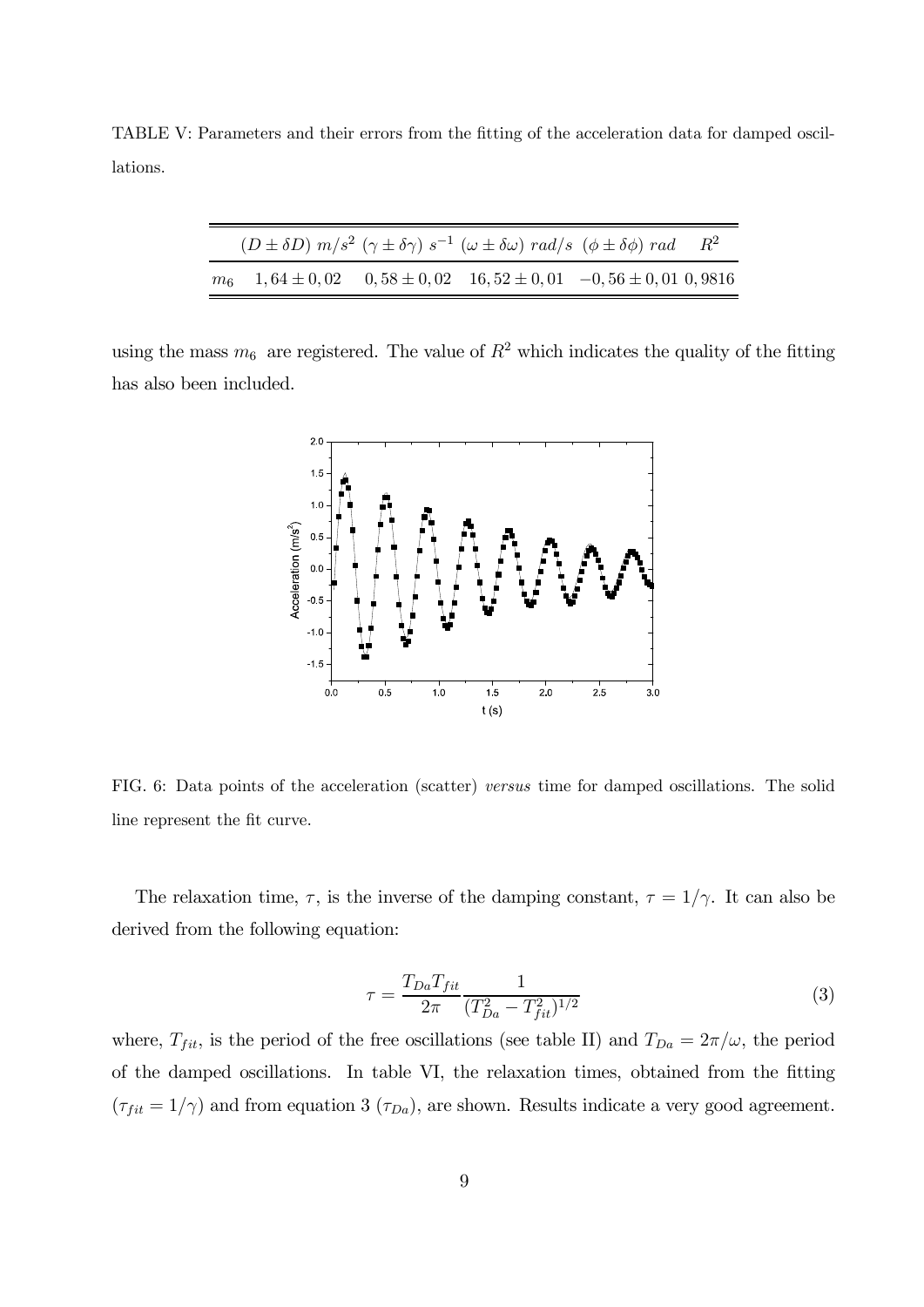TABLE VI: Results for the relaxation times. The percentage discrepancy between both values has also been included.

|                 | $(\tau_{fit} \pm \delta \tau_{fit}) s^{-1} (\tau_{Da} \pm \delta \tau_{Da}) s^{-1} D(\%)$ |       |
|-----------------|-------------------------------------------------------------------------------------------|-------|
| $1,71 \pm 0.02$ | $1,70 \pm 0,04$                                                                           | 0, 59 |

## V. CONCLUSIONS

Free and damped oscillations have been studied in a very simple way by using the mobile phone acceleration sensor. For this purpose, the free Accelerometer Monitor application for Android operating system have been used. Results for the period, frequency and the spring constant using the mobile sensor data show a very good agreement with the classical way of measuring this quantities in the Physics laboratory. For instance, the period obtained from the fitting is compared to the direct measurement of the photometer and the spring constant, calculated from the fit, is compared to the spring constant calculated from a gravity method using a weight. On the other hand, the damping constant as obtained from the fitting of the mobile phone data allows corroborating theoretical expressions on damped oscillations. This fact offers very good perspectives for the use of the acceleration mobile phone sensor in the General Physics laboratory. For example, the mobile phone as accelerometer sensor can be used to study the most common Physics laboratory pendulums such as the simple, physical and torsion pendulums. It can also be used for the study of two dimensional harmonic oscillations, for example, with the use of the air table [22].

## Acknowledgments

Authors would like to thank the Institute of Education Sciences, Universitat Politècnica de València (Spain), for the support of the Teaching Innovation Group, MoMa.

<sup>[1]</sup> J. A. Monsoriu, M. H. Giménez, J. Riera and Ana Vidaurre, "Measuring coupled oscillations using an automated video analysis technique based on image recognition", Eur. J. Phys. 26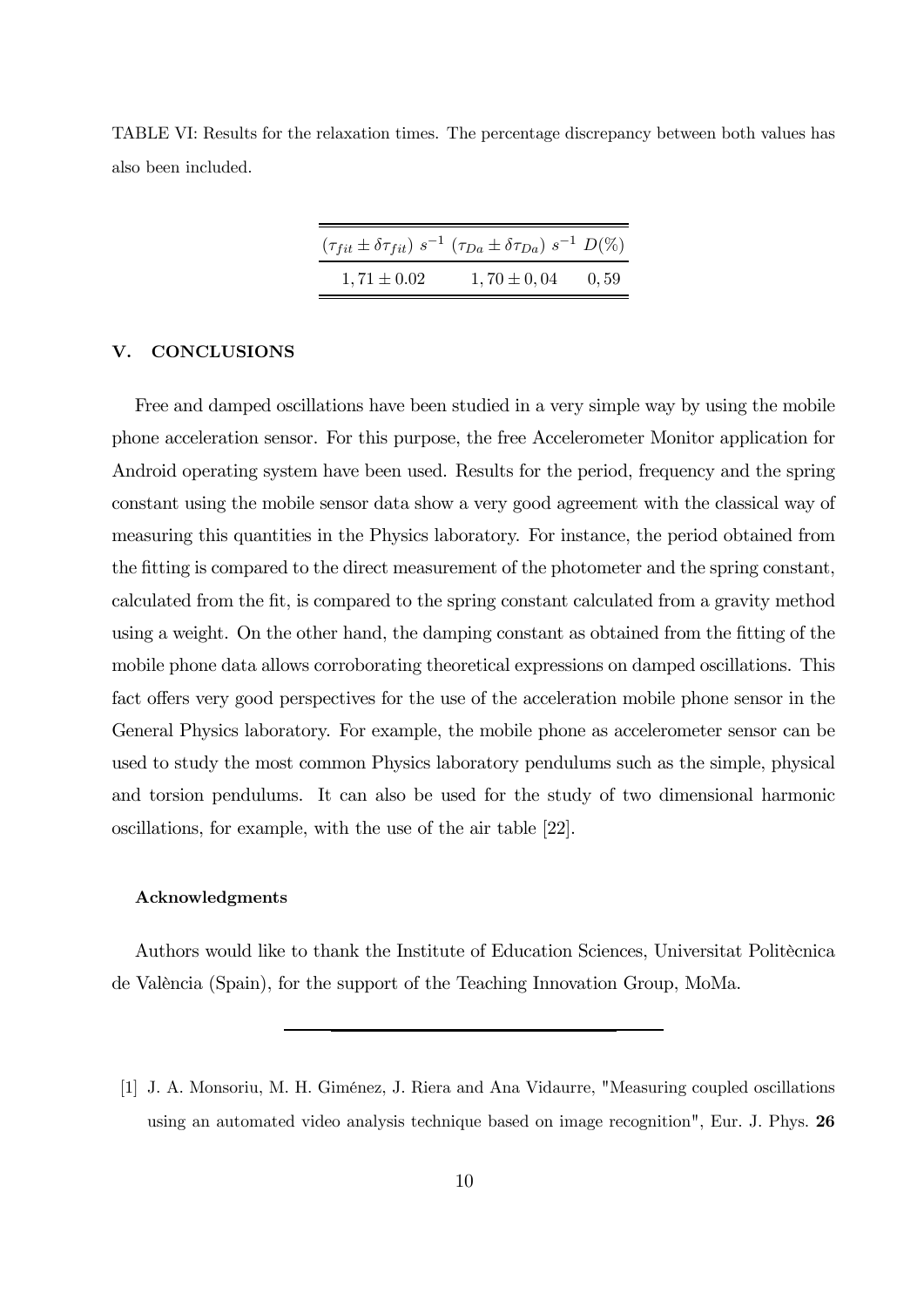(2005) 1149-1155.

- [2] S. Shamim, W. Zia, and M. S. Anwar, "Investigating viscous damping using a webcam", Am. J. Phys. 78, 433 (2010).
- [3] O. O. Romulo and K. N. Franklin, "The computer mouse as a data acquisition interface: application to harmonic oscillators", Am. J. Phys, 65 1115 (1997).
- [4] T. W. Ng and K. T. Ang, "The optical mouse for harmonic oscillator experimentation", Am. J. Phys. 73 793 (2005).
- [5] E. Ayars, E. Lai, "Using XBee transducers for wireless data collection", Am. J. Phys. 78 7 (2010).
- [6] S. L. Tomarken, D. R. Simons, R. W. Helms, W. E. Johns, K. E. Schriver et al., "Motion tracking in undergraduate physics laboratories with the Wii remote", Am. J. Phys. 80, 351 (2012).
- [7] M. Vannoni and S. Straulino, "Low-cost accelerometers for physics experiments", Eur. J. Phys. 28 (2007) 781—787.cm9tZXRlciJd
- [8] A. Vidaurre, J. Riera, M.H. Giménez and J. A. Monsoriu, "Contribution of digital simulation in visualizing physics processes, Comp. App. Eng. Educ. 10 45 (2002).
- [9] J. Riera, M.H. Giménez, A. Vidaurre and J.A. Monsoriu, "Digital simulation of wave motion", Comp. App. Eng. Educ. 10 161 (2002).
- [10] H.C. Chung, J. Liang, S. Kushiyama and M. Shinozuka, "Digital image processing for nonlinear systems identification", Int. J. Non-Linear Mech. 39 691 (2004).
- [11] T. Greczylo and E. Debowska, "Using a digital video camera to examine coupled oscillations", Eur. J. Phys. 23 441 (2002).
- [12] A. Kawam and M. Kouh, "Wiimote Experiments: 3-D Inclined Plane Problem for Reinforcing the Vector Concept", Phys. Teach. 49, 508 (2011).
- [13] R. Ochoa, F. G. Rooney, and W. J. Somers, "Using the Wiimote in Introductory Physics Experiments", Phys. Teach. 49, (2011).
- [14] H. Weltin, "Accelerometer", Am. J. Phys. **34**, 825 (1966).
- [15] J. L. Hunt, "Forced and damped harmonic oscillator experiment using an accelerometer", Am. J. Phys. 53, 278 (1985).
- [16] J. L. Hunt, "Accurate experiment for measuring the ratio of specific heats of gases using an accelerometer", Am. J. Phys. 53, 696 (1985).